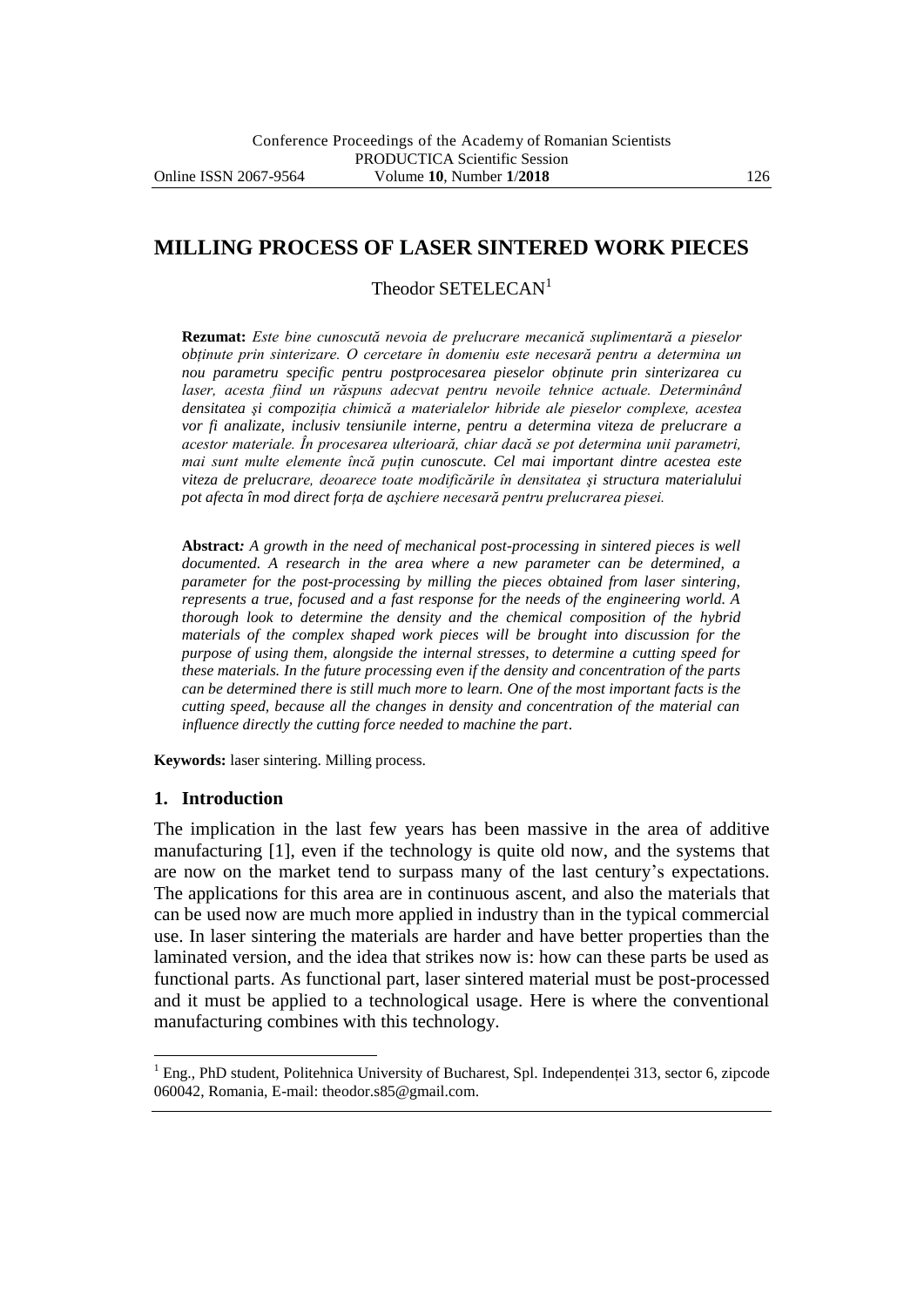#### **2. General Considerations**

The latest trend in the work piece manufacturing sector is that of using additive manufacturing to create parts from ground up. Usually, the pieces are created on a platform that has the purpose of enhancing the cooling properties of the new work piece that is created, and also it plays an important role in keeping the work piece from bending due to internal forces. Another solution is to build the pieces right on top of a machined piece, that way having the precision of a machined part but also it has a complex shape like a sintered one.



**Fig. 1:** Cooling platform

Red arrow - Laser beam, Yellow spot - Meltpool, Blue arrow- heat dissipation through the material, Green arrow - heat transmission between part and powder, Brown arrow - heat transmission between part and air, Orange arrow - heat transmission between part and platform.



**Fig. 2***a:* Platform building parts from ground up **Fig. 2***b:* Tooling platform - building a part on top of an existing work piece

It is useless to deny that the additive manufacturing is taking proportions. It has many benefits, but also it is very restrictive due to price, space, conditions of using the machines, and last but not least the knowledge needed to use the machine. Being quite old on the market, this technology has some benefits: by using the knowhow of different companies that make this kind of machines, we arrive at a very powerful parameter setting.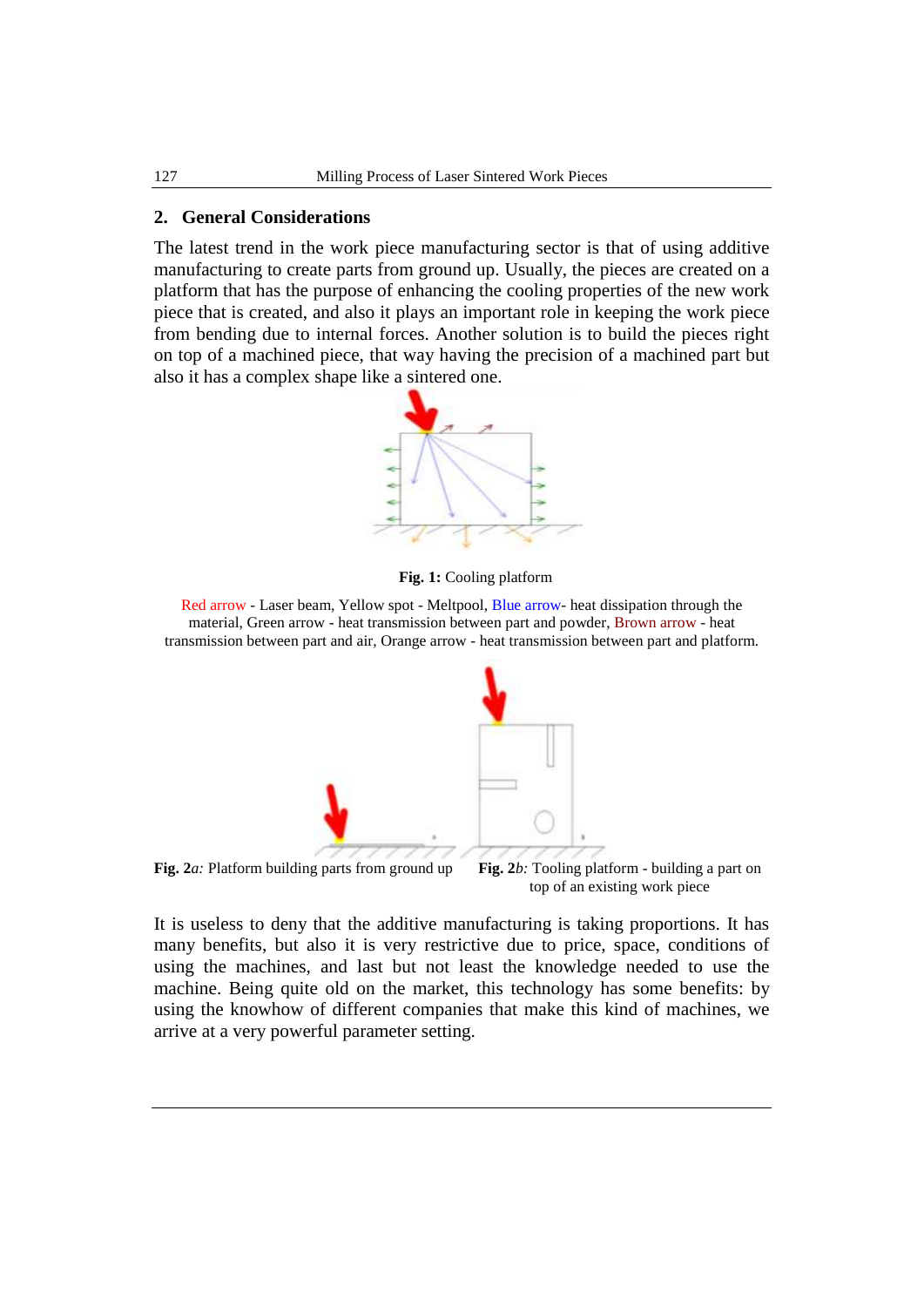Being close to the process one can say that it is not an easy task to imagine a part that can be well designed, well ventilated, protected by rough tensional matrix dispersion.



**Fig. 3:** Part platform.

Orange arrow - internal tension, Blue arrow - minimal angle needed to make upskin.

First of all the platform must be thick to disperse the heat that is coming from the laser that is making the part [2].

Second to this parameter, the platform must be stable in order to sustain the tension that the heating-cooling process is introducing in the built part.

Describing those two elements allows a better understanding of the idea that it is not an easy process to make a part by additive manufacturing, all the more so by using a laser sintering technique.



**Fig. 4:** Contour upskin, downskin, hatch. Blue line - Downskin, Brown line - Upskin, Green - Internal Hatching.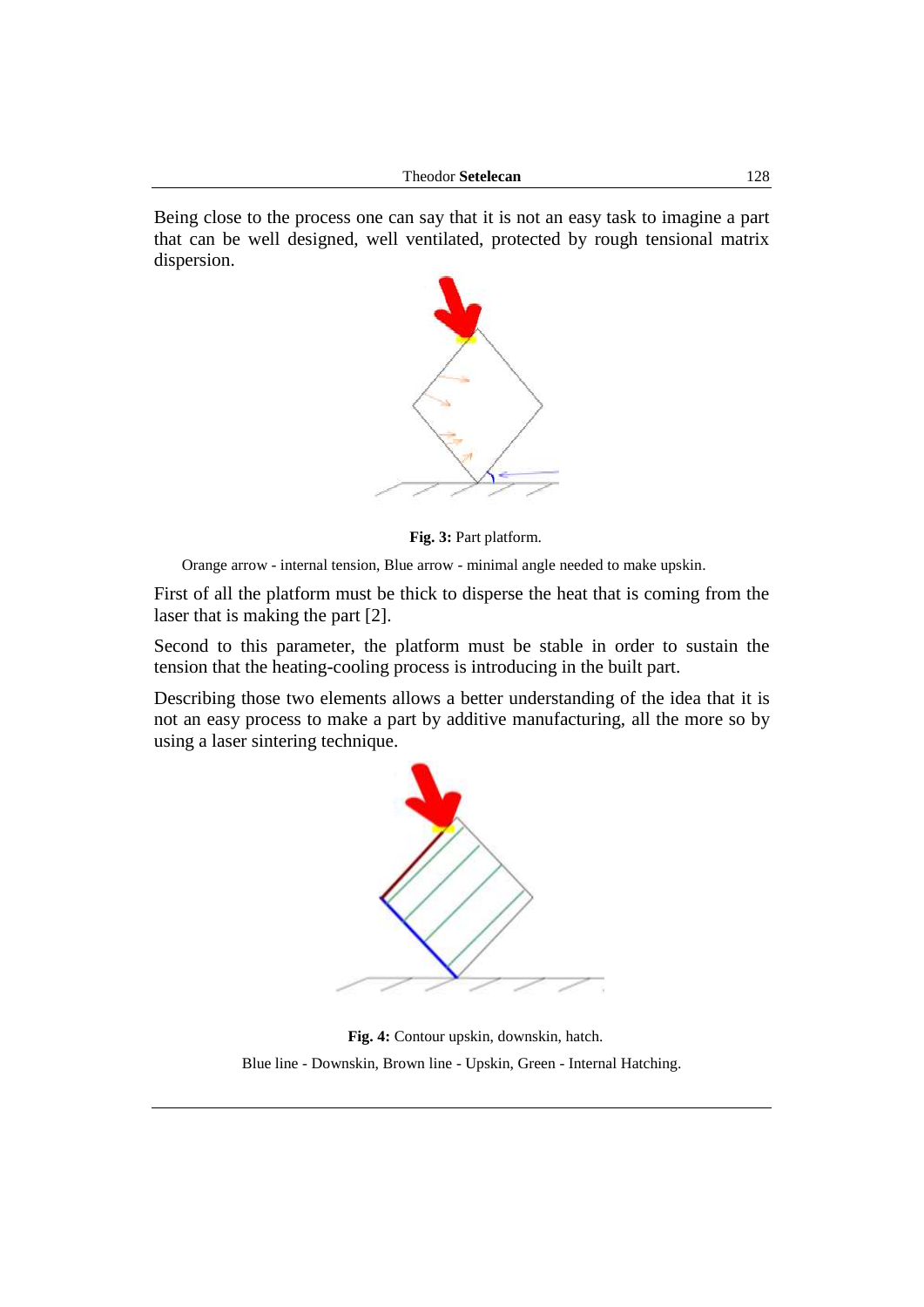By using these two photos one can analyze the pattern of the laser. There are three elements of a laser toolpath: the contour of the part - that is used to control the surface finish of the part, the hatch - that is used to fill up the part, and the precontour or skin - that is used to control changes in angle of the part, which has the purpose of creating an additional layer used for the contour, to be held in place.

### **3. Density**

As described above, the process using a laser as a heat source has many parameters that must be taking into account. The most straightforward and most visible ones are the speed and power of the optical system.

Depending on the speed and power of the laser, the hatch can determine the density of the part. This can be determined by looking at the meltpool.



**Fig. 5:** Meltpool 1.

Yellow line - Outer contour, Blue line - Contour, Green - Internal Hatching, Red circles - Meltpool.



**Fig. 6:** Meltpool 2

Brown circle - Full grain, Red circle- partially sintered grain, Yellow circle - melted grain.

The power of the laser indicates the quantity of energy that can be focused in one place, it is half important to be quantifiable, because based on this measurement one can melt one kind of material or another. But being able to melt is not sufficient; one must know when to stop. So the second parameter must be quantifiable as well, i.e. the time.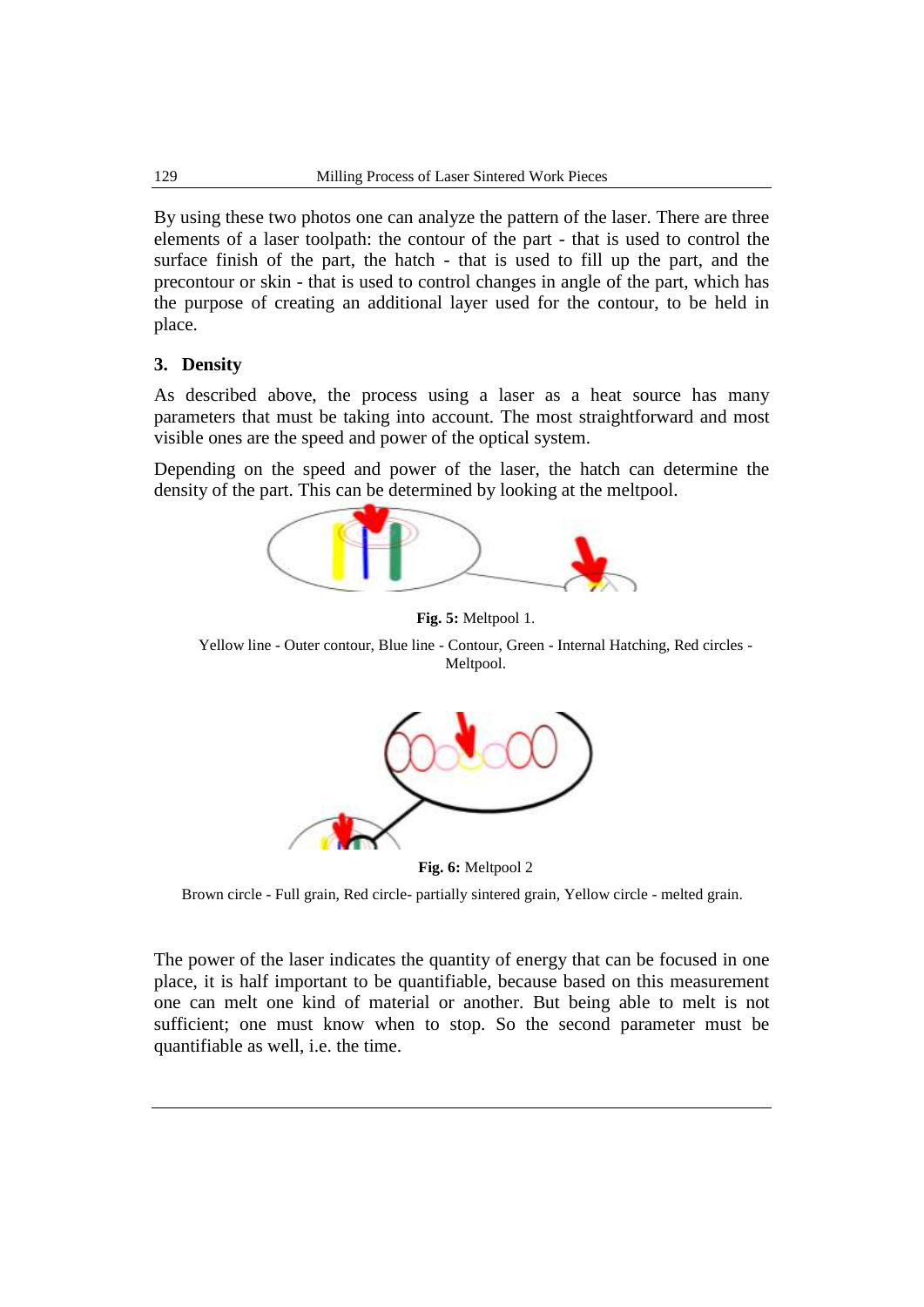| <b>Theodor Setelecan</b> | 130 |
|--------------------------|-----|
|--------------------------|-----|

Taking it out of theory, we use the term of speed. That is due to the fact that the laser is always moving, putting a certain amount of energy on a spot for a certain amount of time then moving to the next spot, and so on.

### **4. Concentration**

Concentration is half discussed in the chapter above, being closely related to the particle that forms the part, the density of the material represents how thick a part can be, and contain a certain amount of particles.

Another impressive thing about concentration is that the graphic is always in motion, the main reason for this being the heat. Being able to change the speed and the power of the process one can get lots of different results.

First of all – let us talk about the speed. If one varies the speed in making the process in a way that the laser lasts longer on a certain point, and does not vary the power, the meltpool will receive more energy. Making that way the next few layer to take again some of the energy, in many cases this usage of the speed is preferred to make a more adhesive layer and a denser part. But the shortcoming of this method is that the part will receive a new amount of energy making it hot again, and the cooling process will not be finished. The conclusion of this first step is that it can be useful to reduce the speed but only partially with small walls.

The second in line is power. Varying the power of the process in a way that more power is introduced in the part can sometimes be the case of an alloy or a hybrid material. Due to the difference in melting points of the materials, choosing the highest temperature is mandatory. The problem appears in burning the material that has a lower melting point.

Varying the power in a way that less power is introduced in the part can have the same effect as increasing the speed of the laser movement. The layers will not be fully sintered, they will not fuse between them, and some harder to melt particles, as mentioned earlier, will not be melted.

Once the temperature is varied, the dimensions of the grains are adjusted. Once the grains are modified in shape and size that means the density varies as well. Varying the density means that the amount of the grain in a specified unit of space is modified, meaning that the concentration has changed.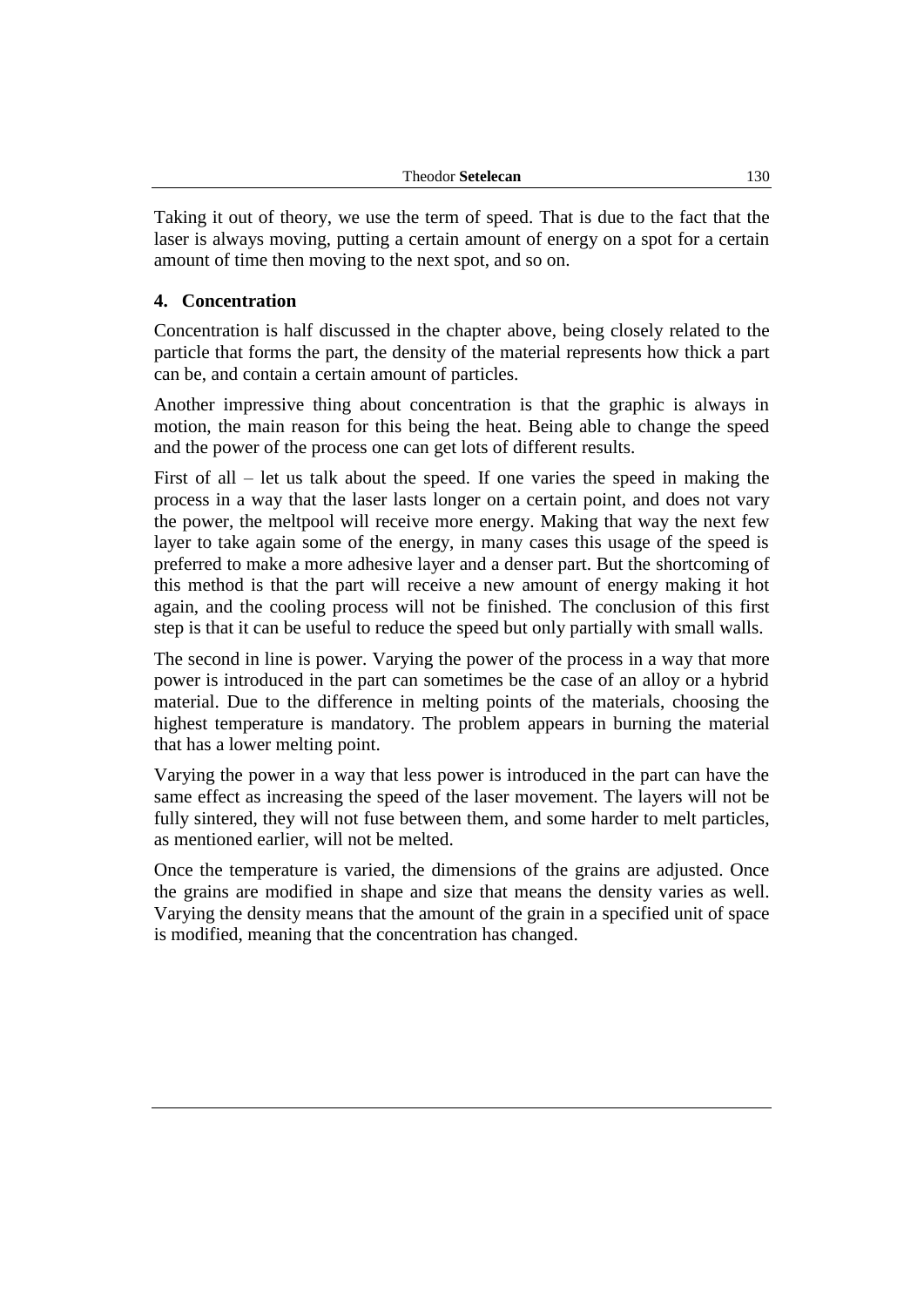

**Fig. 7:** Dimensions of grains.

The Figure 7 shows the difference between grains at the processes of heating, overheating and cooling.



**Fig. 8:** Grains after annealing [3]

The picture shows the difference between grains dimensions after different types of heat treatment on the material.

In conclusion the importance of the temperature is obvious, which is translated by the amount of energy delivered in a certain amount of time, on a surface, and important factors of the process that we can vary by doing small adjustments of the temperature of the process.

### **5. Internal Stresses**

Starting from this point we can discuss the temperature inside the meltpool and the effects that it has on the material. Judging by the form of the meltpool and its surroundings it can be very well considered from the point of view of a metallurgist engineer.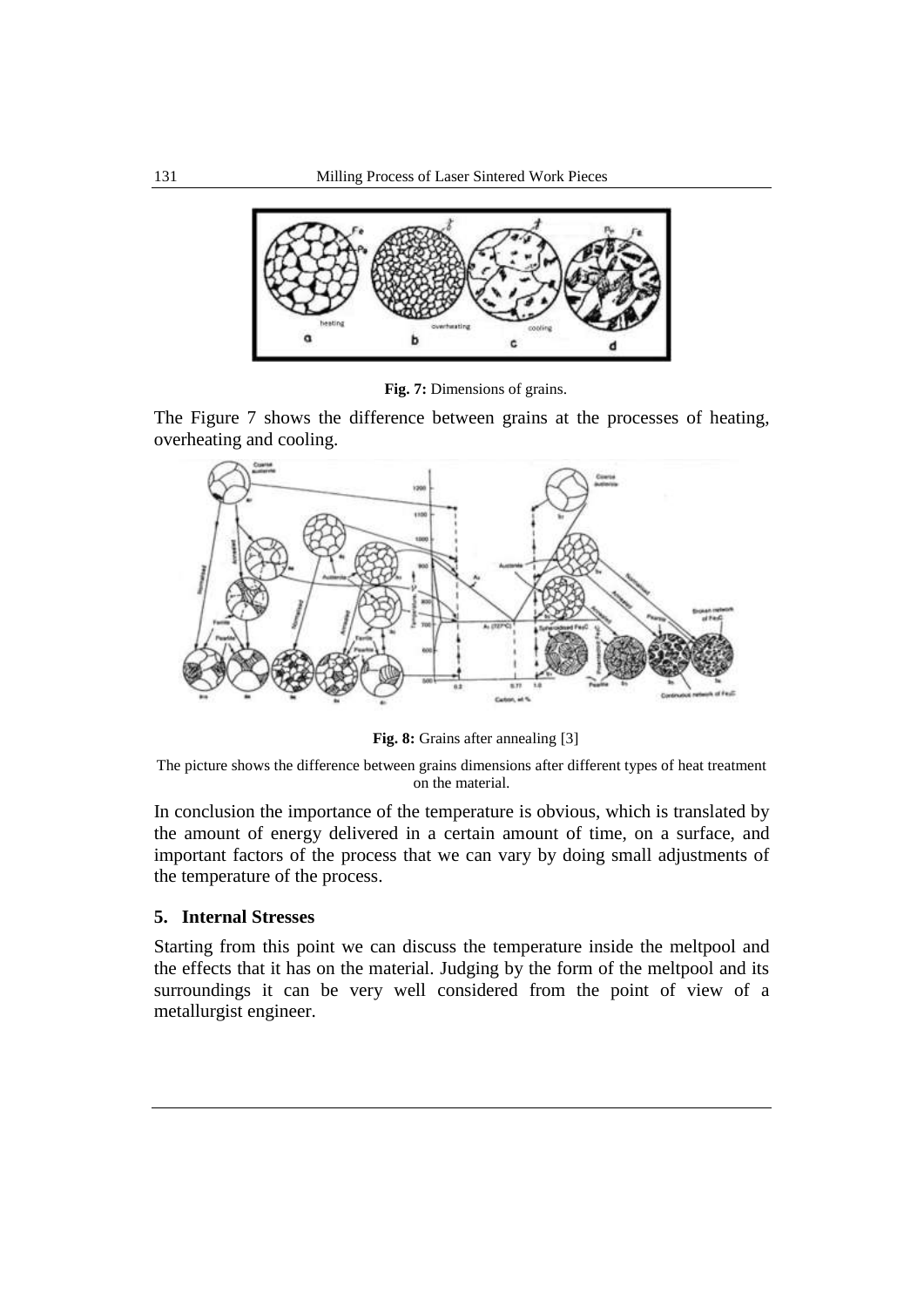

**Fig. 9:** Grains after solidification.

The picture shows the difference between grains dimensions after solidification.

When the part is heated, the part tends to expand. This dilatation can very well be performed on any kind of a geometrical body. The body tends to expand at the extremities, causing, by the influence of the variation of the temperature, the grain expansion. As the heat reaches the core of the part, more and more grains tend to expand.

As mention earlier the grains from the extremities are the first to expand. And the advantage is that they can only expand outside the part. The ones inside the body, being enclosed and restricted from expanding, create internal stresses. This kind of internal stress is not beneficial for the part, because it tends to tear it apart. When someone drills a hole in the part micro-cracks will appear near these grains.





Green arrow - longest deviation, Black arrow - smallest deviation.

For this type of application a heat treatment is used called stress relieving. This treatment is used to change back the grains, and to give them a proper way to expand and contract over a period of time, because the quick melting caused by the laser energy and the quick cooling caused by the heat transfer between the meltpool and the air, last layers and the proximity powder.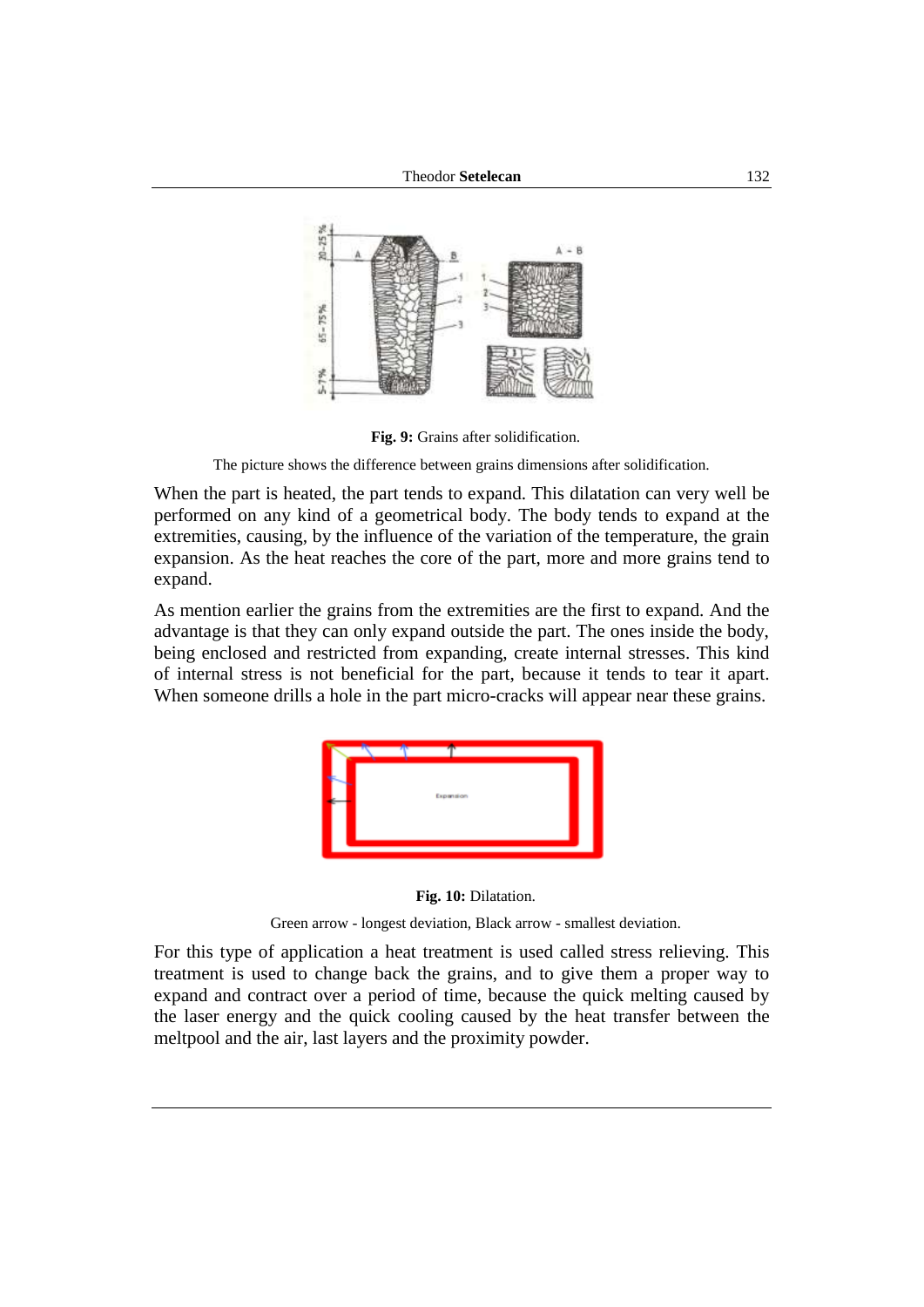The unfortunate result in the laser sintering technology is that the part is built on a building platform. First causing the grains to expand but they are tied up by the building platform and this is causing the first internal stress. After cooling down the pressure is applied to the part but in the bottom corners, as shown in the next picture, the material cannot move so it is the second string of the internal stress which is applied to the part.



**Fig. 11:** Contraction.

Green arrow - longest deviation, Black arrow - smallest deviation, Purple arrow - no deviation, but maximum internal stress.

In this stage, the usual approach is to cut down the part from the building platform, with the precaution and observation for dimensional changes that will appear at the cutoff, due to the first and second string of internal pressure. And as mentioned earlier attention must be paid to micro-cracks that can be developed in the process.

After separating the two, the part will sustain a stress relieving heat treatment so cracks will not appear in the further machining. It is documented that in the stress relieving process a shrinkage will appear. On the steel parts it is expected a 1.85% shrinkage.

### 6. **Conclusions**

After all the experiments that have been conducted on these types of materials, there are still many more things to be learned. Doing just temperature variations on the process of making sintered parts, it has opened a new field of studies that nowadays can easily be performed by a CAE user. Nonetheless one must pay very close attention to the changes that nature is making and computer software is not yet prepared to anticipate. Bringing alongside all kinds of fields of expertise the variation can finally be measured of the density and concentration of the material depending on the energy intake in the sintering process. But this study is based on the study of the successive internal stresses applied to the part, and the outcome of the melting process of the powder, and its effects on the final part that can give functional parameters for the cutting process. One of the main findings of this study was that by rotating the toolpath with a certain degree, we can achieve lower vibrations on the machine.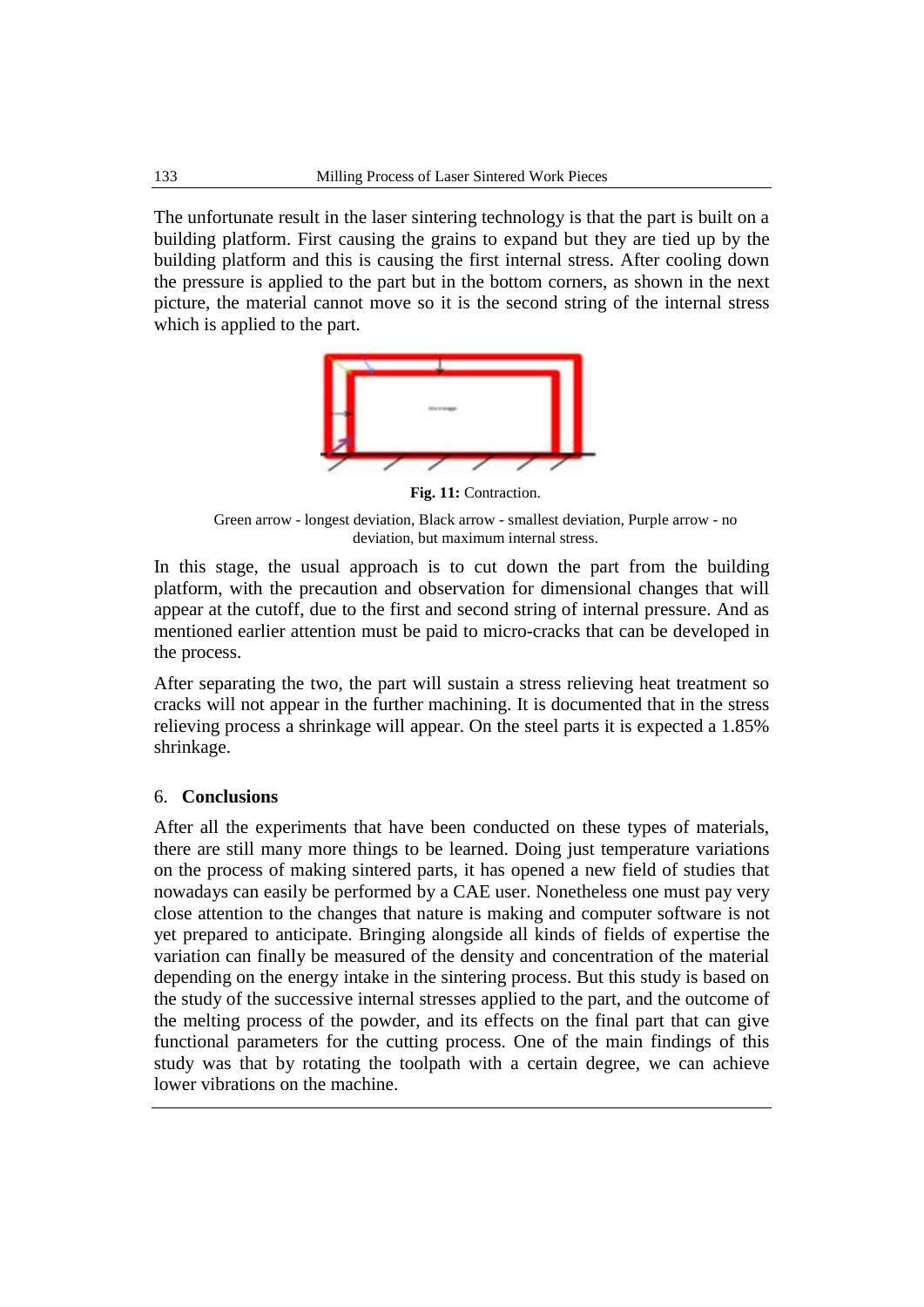### 7. **Next Step - Measuring Vibrations**

In the future processing even if the density and concentration of the part can be determined there are still much more to learn. One of the facts is the cutting speed. Because all the changes in density and concentration of the material can influence directly the cutting force needed to machine the part.

One study that will be performed on these types of materials will be done by performing a machining based on the empiric studies, with the ability to slightly change the parameters of the cutting process. And at the same time, the study proposes to take specific measurements of the voltage of the motors and a measurement based on sensors with accelerometer and gyroscope function to increase the capability to recognize the difference between the cuts. As shown below in Figures 12 and 13, the graphs can be spread on each axis, on the left of the photo, and also could be combined, on the right of the photo. The combined graphic allows the viewer to determine which axis is stressed more, and thus to be able to decide whether to increase or decrease each parameter of the cutting process.





**Fig. 12:** Platform for vibration measurements.

The graphs are generated by an Arduino platform 3 that includes 4 sensors Accelerometer and Gyroscope that will be mounted on the every axis of the machine.